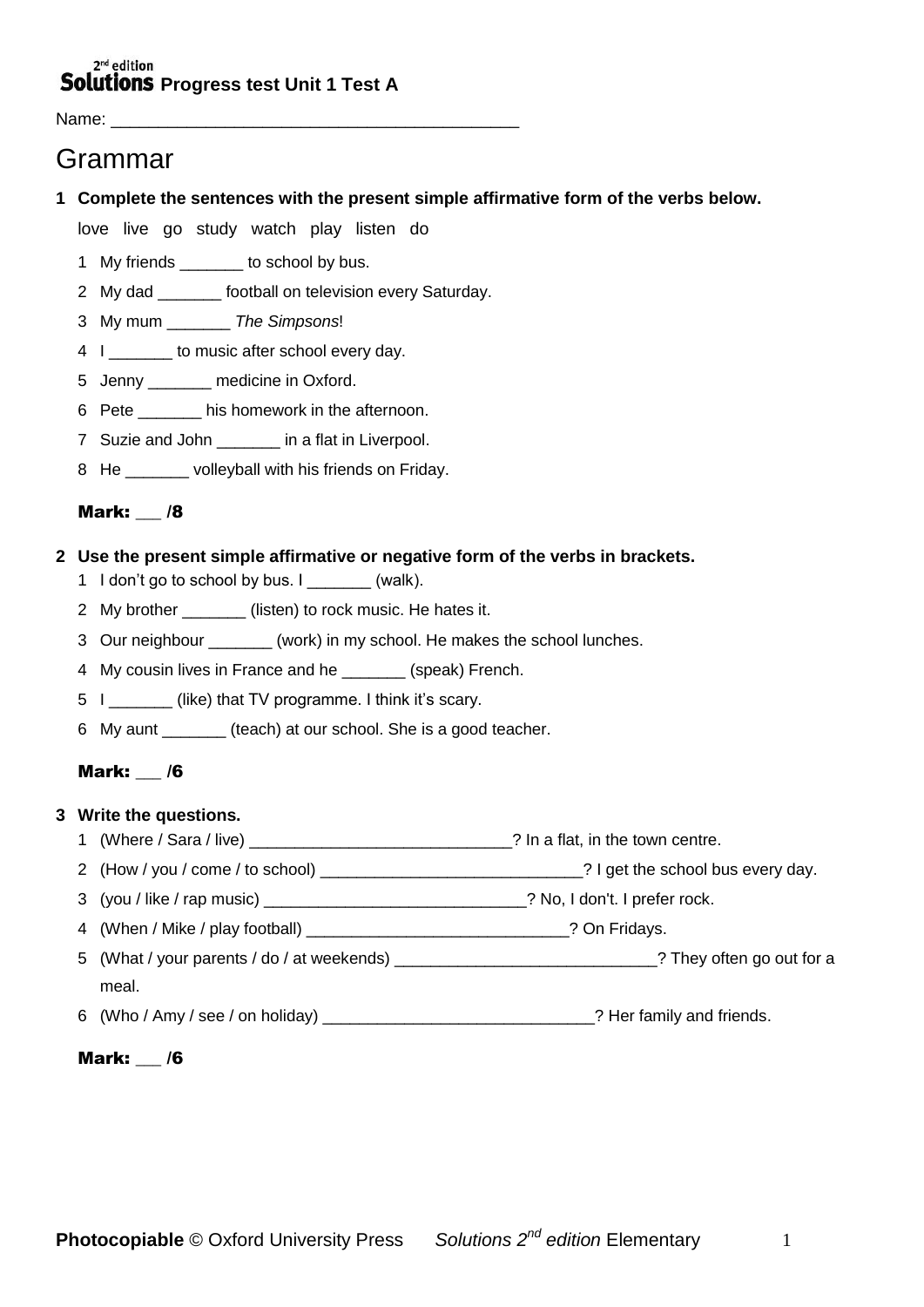# **Solution**<br>**Progress test Unit 1 Test A**

# Vocabulary

|                                                       |                                                                                                                                       | 4 Complete the sentences. Choose from the words below.                                                                          |  |  |                                 |  |  |                                           |  |  |
|-------------------------------------------------------|---------------------------------------------------------------------------------------------------------------------------------------|---------------------------------------------------------------------------------------------------------------------------------|--|--|---------------------------------|--|--|-------------------------------------------|--|--|
|                                                       |                                                                                                                                       | grandson husband uncle daughter cousin nephew son aunt granddaughter niece                                                      |  |  |                                 |  |  |                                           |  |  |
|                                                       |                                                                                                                                       | 1 My mother's sister is my _______.                                                                                             |  |  |                                 |  |  | 5 My brother's son is my ________.        |  |  |
|                                                       |                                                                                                                                       | 2 My father's brother is my                                                                                                     |  |  | 6                               |  |  | My brother is my grandfather's _________. |  |  |
|                                                       |                                                                                                                                       | 3 My father is my mother's _______.                                                                                             |  |  |                                 |  |  | 7 My sister is my uncle's ________.       |  |  |
|                                                       |                                                                                                                                       | 4 My sister is my mother's ________.                                                                                            |  |  |                                 |  |  | 8 My uncle's son is my _________.         |  |  |
|                                                       | Mark: $\_\!\_$ /8                                                                                                                     |                                                                                                                                 |  |  |                                 |  |  |                                           |  |  |
| 5                                                     |                                                                                                                                       | Complete the sentences. Make words with the letters in brackets.<br>1 What's the ___________________ of Holland's name? (uneqe) |  |  |                                 |  |  |                                           |  |  |
|                                                       | 2 There are only two main political ________ in our country. (satrepi)                                                                |                                                                                                                                 |  |  |                                 |  |  |                                           |  |  |
|                                                       | In France, they have __________ every five years. (sneelicot)<br>3                                                                    |                                                                                                                                 |  |  |                                 |  |  |                                           |  |  |
|                                                       | Many people are not happy with the new ____________. (trenenymog)<br>4                                                                |                                                                                                                                 |  |  |                                 |  |  |                                           |  |  |
|                                                       | My uncle says that he doesn't agree with the marriage _______ in our country. (wasl)<br>5                                             |                                                                                                                                 |  |  |                                 |  |  |                                           |  |  |
|                                                       |                                                                                                                                       | 6 An MP is a Member of ______________. (traPalinem)                                                                             |  |  |                                 |  |  |                                           |  |  |
| Mark: $\_\$ /6                                        |                                                                                                                                       |                                                                                                                                 |  |  |                                 |  |  |                                           |  |  |
| Complete the dialogue with the sentences below.<br>6. |                                                                                                                                       |                                                                                                                                 |  |  |                                 |  |  |                                           |  |  |
|                                                       |                                                                                                                                       | A Where are you from?                                                                                                           |  |  | D Do you have a lesson now?     |  |  |                                           |  |  |
|                                                       |                                                                                                                                       | <b>B</b> Nice to meet you                                                                                                       |  |  | <b>E</b> What class are you in? |  |  |                                           |  |  |
|                                                       | C How old is she?                                                                                                                     |                                                                                                                                 |  |  | <b>F</b> I don't know anybody!  |  |  |                                           |  |  |
|                                                       | Ana                                                                                                                                   | Hi, I'm Ana.                                                                                                                    |  |  |                                 |  |  |                                           |  |  |
|                                                       | Tom                                                                                                                                   |                                                                                                                                 |  |  |                                 |  |  |                                           |  |  |
|                                                       | Ana<br>4C. And you?                                                                                                                   |                                                                                                                                 |  |  |                                 |  |  |                                           |  |  |
|                                                       | Tom<br>I'm from Ireland. I'm here with my sister. She's in 10A.<br>Ana<br>Tom<br>4<br>She's 17. She finishes school next year.<br>Ana |                                                                                                                                 |  |  |                                 |  |  |                                           |  |  |
|                                                       |                                                                                                                                       |                                                                                                                                 |  |  |                                 |  |  |                                           |  |  |
|                                                       |                                                                                                                                       |                                                                                                                                 |  |  |                                 |  |  |                                           |  |  |
|                                                       |                                                                                                                                       |                                                                                                                                 |  |  |                                 |  |  |                                           |  |  |
|                                                       | Tom<br>So you're new here?<br>Ana<br>Tom                                                                                              |                                                                                                                                 |  |  |                                 |  |  |                                           |  |  |
|                                                       |                                                                                                                                       |                                                                                                                                 |  |  |                                 |  |  |                                           |  |  |
|                                                       |                                                                                                                                       |                                                                                                                                 |  |  |                                 |  |  |                                           |  |  |
| Yes, I do. Let's go - that's the bell!<br>Ana         |                                                                                                                                       |                                                                                                                                 |  |  |                                 |  |  |                                           |  |  |
|                                                       | Mark:<br>/6                                                                                                                           |                                                                                                                                 |  |  |                                 |  |  |                                           |  |  |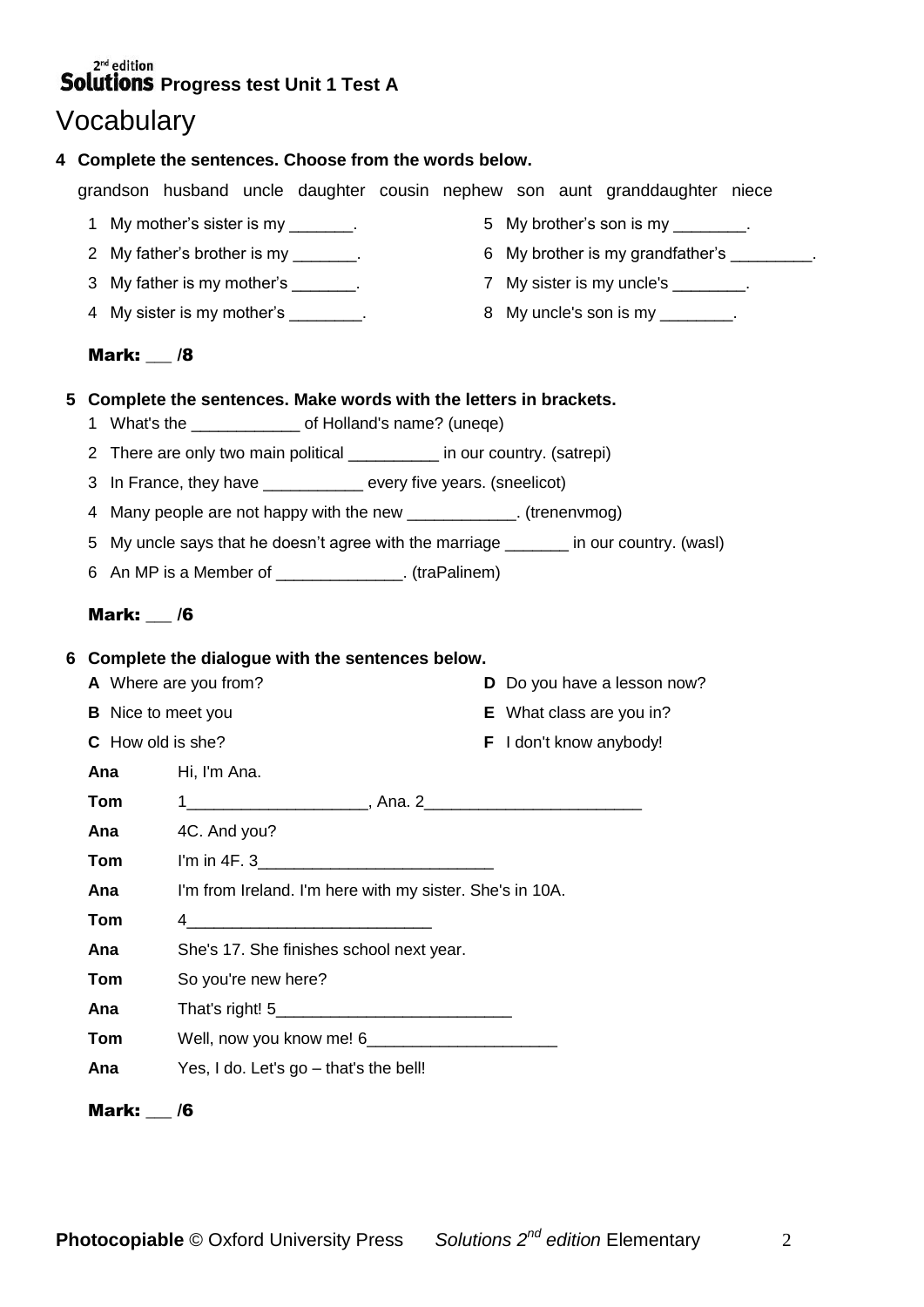## $2<sup>nd</sup>$  edition **Solutions** Progress test Unit 1 Test A Use of English

- **7 Complete the sentences with the correct form of the words in brackets and the correct pronoun.**
	- 1 Do you \_\_\_\_\_\_\_\_\_ (KNOW) my nephew? \_\_\_\_\_\_\_\_\_ is a famous TV actor!
	- 2 My parents don't \_\_\_\_\_\_\_\_\_ (EAT) Japanese food, but I love \_\_\_\_\_\_\_\_\_.
	- 3 I think Amish life is \_\_\_\_\_\_\_\_\_\_ (INTEREST), but a lot of people think \_\_\_\_\_\_\_\_ is boring.
	- 4 'How (DO) your niece travel to school?' 'I take to school in my car.'
	- 5 A lot of the buildings in my town are very \_\_\_\_\_\_\_\_\_ (FASHION). But I don't like \_\_\_\_\_\_\_\_, because I prefer modern houses.

#### Mark: \_\_\_ /10

# Listening

- **8 Listen to the conversation between Hayley and Ben. Write the correct name in the blanks.** 
	- 1 **is in class 6F.**
	- 2 \_\_\_\_\_\_\_ is from Sweden.
	- 3 \_\_\_\_\_\_\_ has a sister in the school.
	- 4 \_\_\_\_\_\_\_ has a book called *Twilight*.
	- 5 \_\_\_\_\_\_\_ sometimes goes swimming.

#### Mark: \_\_\_ /5